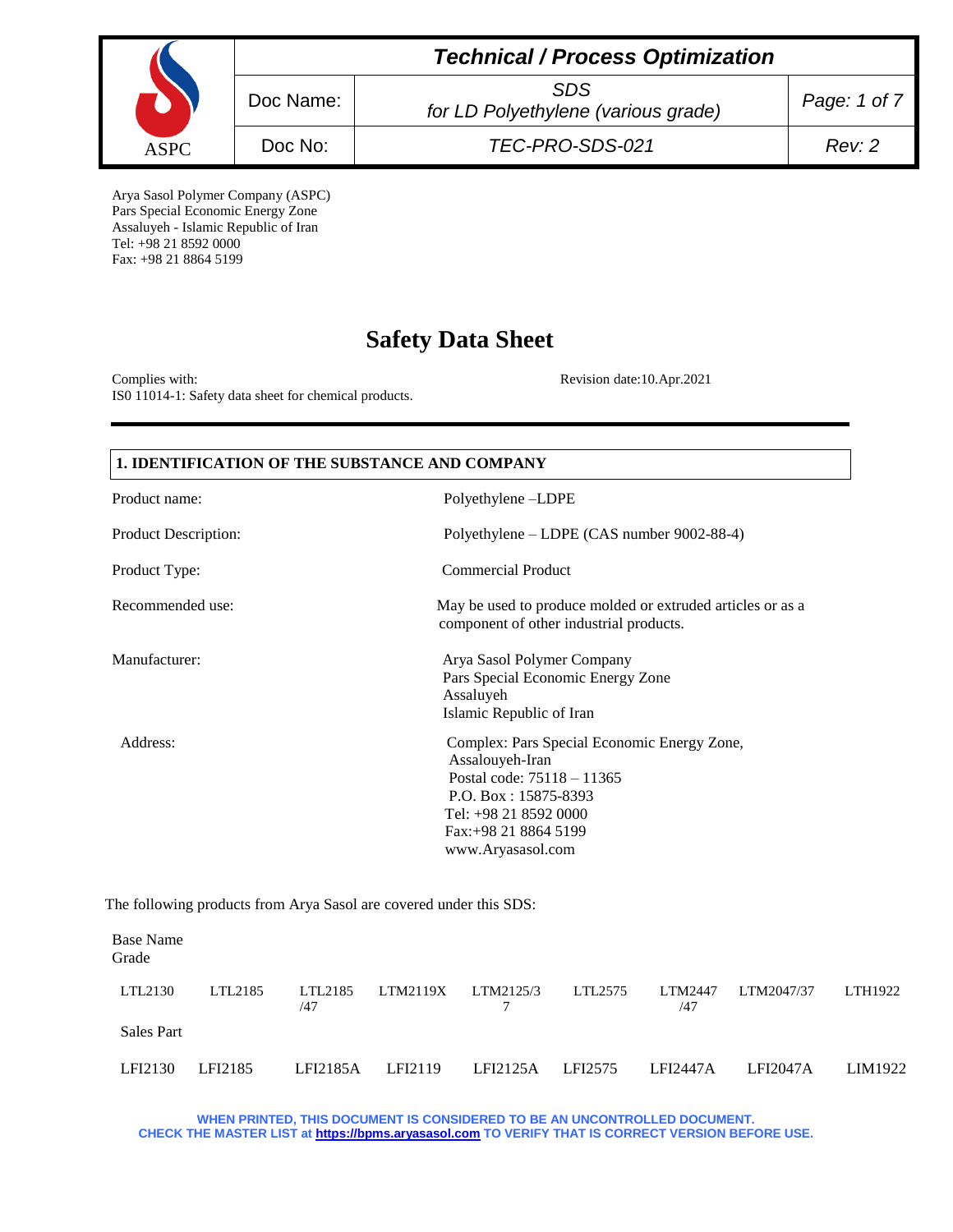| <b>ASPC</b> |
|-------------|

Doc Name: *SDS*

Doc No: *TEC-PRO-SDS-021 Rev: 2*

# **2. HAZARDS IDENTIFICATION**

The additives in this product (if any) are bound in a thermoplastic resin matrix. In accordance with GHS for the classification of the product, the hazard potential may be assessed with respect to the physico-chemical form and/or bioavailability of the individual components in the thermoplastic resin.

Where GHS classifications are shown below, these are based on the individual components in the thermoplastic resin matrix.

Under the typical use conditions for the resin, these hazardous components are unlikely to contribute to workplace exposure.

Please read the entire safety data sheet and/or consult an EHS professional for a complete understanding.

## Classification of the substance or mixture **REGULATION (EC) No 1272/2008**

**Not hazardous** Not classified

**Classification according to EU Directives 67/548/EEC or 1999/45/EC**

## CLP/GHS-Labeling

GHS Labeling not required

#### **Precautionary Statements**

No GHS specific Precautionary Statements required - observe all other warnings and handling instructions in this SDS.

## Other hazards which do not result in classification:

#### **Emergency Overview**

- Pellets with slight or no odor
- Spilled material may create slipping hazard
- Can burn in a fire creating dense, toxic smoke
- Molten plastic can cause severe thermal burns

• Fumes produced during melt processing may cause eye, skin, and respiratory tract irritation. Severe over-exposure may result in nausea, headache, chills, and fever. See below for additional effects.

• Secondary operations, such as grinding, sanding, or sawing can produce dust which may present an explosion or respiratory hazard.

**Other Information:** Cool skin rapidly with cold water after contact with molten material. Heating can release hazardous gases. Hazardous fumes can also occur in post-processing operations.

**Processing Issues:** Processing vapors may cause irritation to the eyes, skin, and respiratory tract. In cases of severe exposure, nausea and headache can also occur. Grease-like processing vapor condensates on ventilation ductwork, molds, and other surfaces can cause irritation and injury to skin.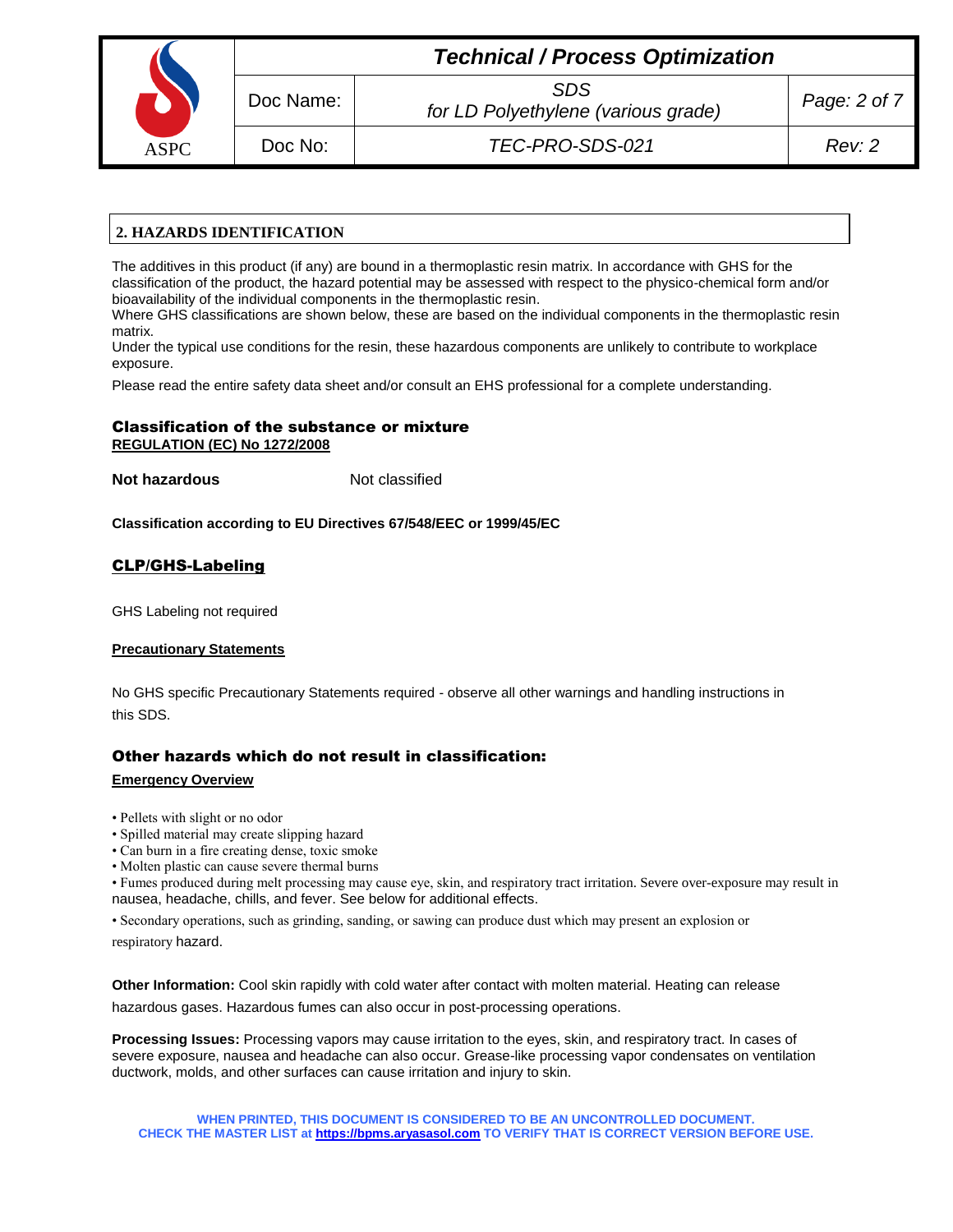|             |           | <b>Technical / Process Optimization</b>           |              |
|-------------|-----------|---------------------------------------------------|--------------|
|             | Doc Name: | <b>SDS</b><br>for LD Polyethylene (various grade) | Page: 3 of 7 |
| <b>ASPC</b> | Doc No:   | TEC-PRO-SDS-021                                   | Rev: 2       |

**Aggravated Medical Conditions:** MEDICAL RESTRICTIONS: There are no known health effects aggravated by exposure to this product. However, certain sensitive individuals and individuals with respiratory impairments may be affected by exposure to components in the processing vapors.

## **3. COMPOSITION/INFORMATION ON INGREDIENTS**

#### **Product Type**  Mixture

#### **For the full text of the H-phrases, if mentioned in this section, see Section 16.**

he non-hazardous components and exact percentage (concentration) of the composition have been withheld as a trade secret.

This product consists primarily of high molecular weight polymers which are not expected to be hazardous. The ingredients in this product are present within the polymer matrix and are not expected to be hazardous.

# **4. FIRST AID MEASURES**

**If Inhalation:** Move to fresh air in case of accidental inhalation of fumes from overheating or combustion If symptoms persist, call a physician

**On skin contact:** Immediately cool the skin by rinsing with cold water after contact with hot material Wash off immediately with soap and plenty of water Consult a physician

**On contact with eyes:** Immediately flush with plenty of water. After initial flushing, remove any contact lenses and continue flushing for at least 15 minutes If eye irritation persists, consult a specialist

**On ingestion:** No hazards which require special first aid measures

**Precautions:** Cool molten product on skin with plenty of water. Do not remove solidified product Do not peel polymer from the skin

## **5. FIRE-FIGHTING MEASURES**

**Autoignition Temperature:** >350°C

**Explosive Limits upper:** Not determined **lower:** Not determined

**Suitable Extinguishing Media:** Use dry chemical, CO<sub>2</sub>, water spray or "alcohol" foam. Water is the best extinguishing medium. Carbon dioxide and dry chemical are not generally recommended because their lack of cooling capacity may permit re-ignition on larger resin fires (blobs, drools, etc.)

#### **Unsuitable Extinguishing Media**

**for Safety Reasons:**

Do not use a solid water stream as it may scatter and spread fire

## **Hazardous Decomposition**

**Products:**

Fire will produce dense black smoke containing hazardous combustion products, carbon oxides.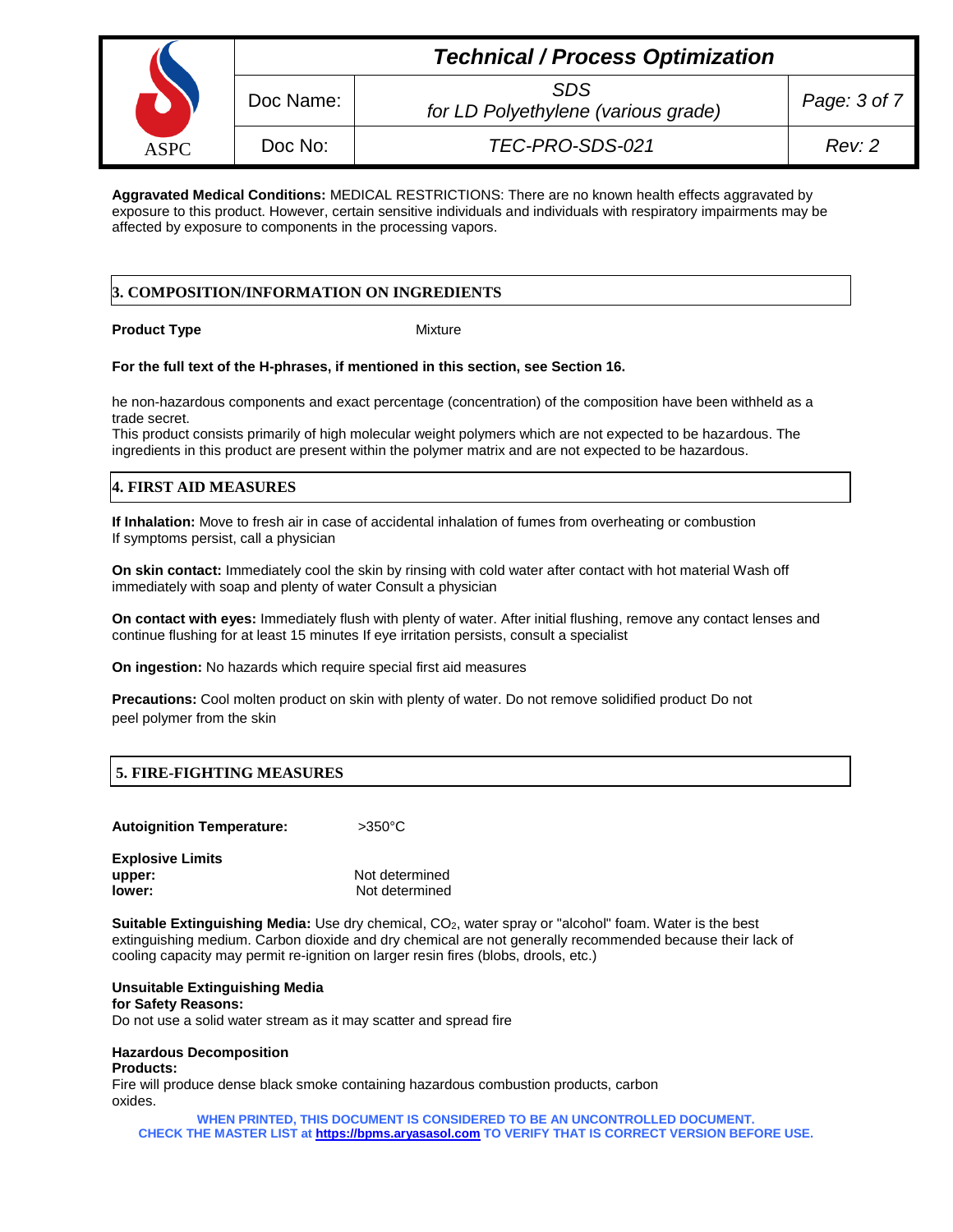

# *Technical / Process Optimization*

*for LD Polyethylene (various grade) Page: 4 of 7*

Doc No: *TEC-PRO-SDS-021 Rev: 2*

#### **Special Protective Equipment**

**for Firefighters:** In the event of fire, wear self-contained breathing apparatus (EU: NEN-EN137)

**Specific Hazards:** Take precautionary measures against static discharges During processing, dust may form explosive mixture in air Thermal decomposition can lead to release of irritating gases and vapors

### **6. ACCIDENTAL RELEASE MEASURES**

**Clean up:** Sweep up and shovel into suitable containers for disposal. Do not create a powder cloud by using a brush or compressed air.

**Personal Precautions:** See section 8. If spilled, take caution, as material can cause surfaces to become very slippery.

#### **Environmental Precautions:**

Do not flush into surface water or sanitary sewer system. Material should not be released into the environment.

## **7. HANDLING AND STORAGE**

**Handling:** Handle in accordance with good industrial hygiene and safety practices. Provide for appropriate exhaust ventilation and dust collection at machinery. Minimize dust generation and accumulation. Routine housekeeping should be instituted to ensure that dusts do not accumulate on surfaces. Dry powders can build static electricity charges when subjected to the friction of transfer and mixing operations. Provide adequate precautions, such as electrical grounding and bonding, or inert atmospheres.

**Storage:** Store in a dry and cool area. Keep away from heat sources and sources of ignition. Keep away from direct sunlight.

## **8. EXPOSURE CONTROLS / PERSONAL PROTECTION**

**Exposure limits:** No components with information, unless noted below

*\*SABIC Recommended Exposure Limits have been established for certain chemicals.*

#### **Engineering Measures**

#### **to Exposure:**

In the case of hazardous fumes, wear self-contained breathing apparatus. Wear face-shield and protective suit for abnormal processing problems. Handle in accordance with good industrial hygiene and safety practice. Provide for appropriate exhaust ventilation at machinery.

**Hand Protection:** Protective gloves should be worn. (EU: NEN-EN 374). When handling hot material, wear heatresistant protective gloves that are able to withstand the temperature of molten resin.

**Eye Protection:** Safety glasses with side-shields. (EU: NEN-EN 165-166).

**Respiratory Protection:** In the case of hazardous fumes, wear self-contained breathing apparatus. In case of insufficient ventilation wear suitable respiratory equipment. (EU: NEN-EN149).

**Body Protection:** Long sleeved clothing. (EU: NEN-EN 340-369-465).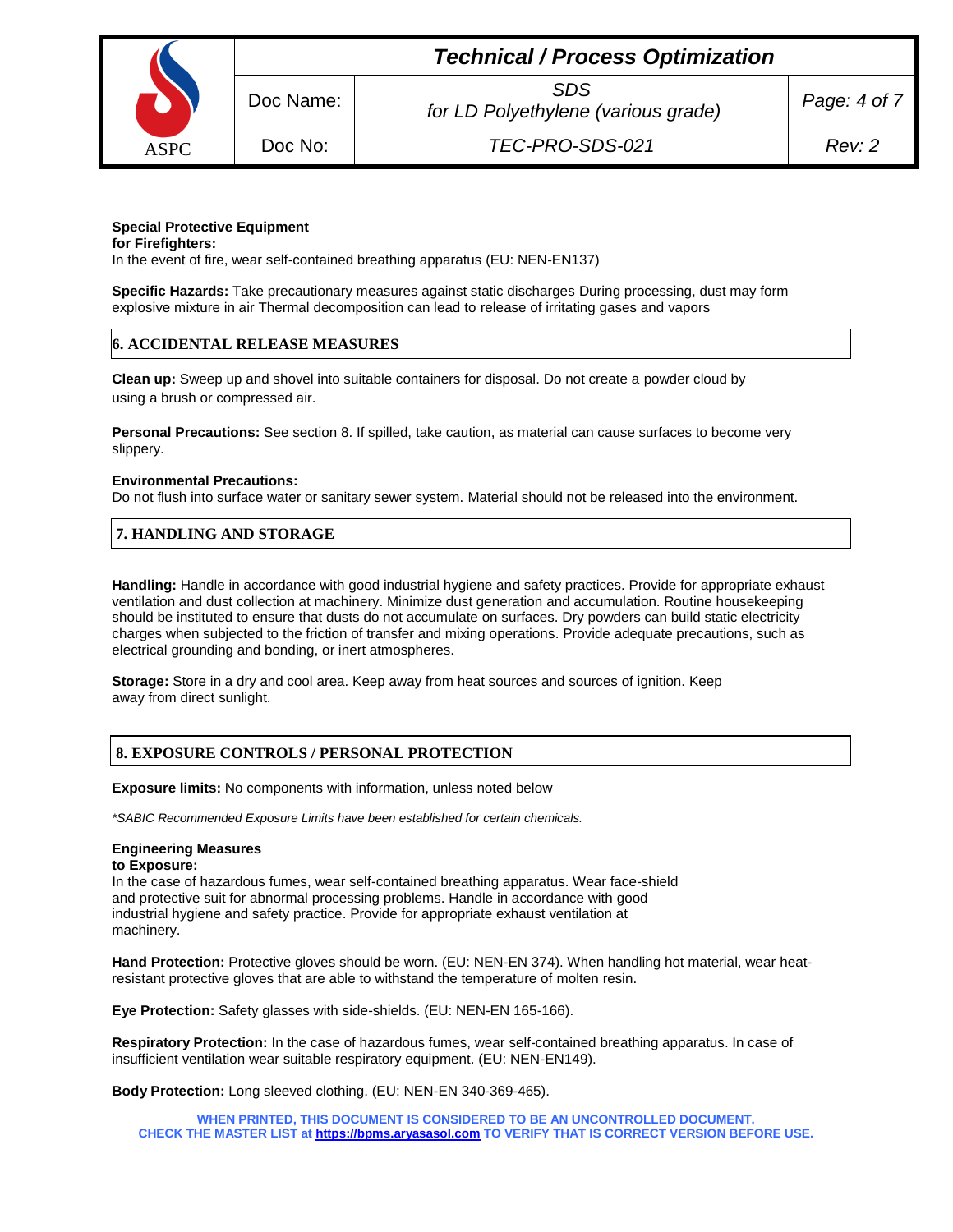|             | <b>Technical / Process Optimization</b> |                                                   |              |  |
|-------------|-----------------------------------------|---------------------------------------------------|--------------|--|
|             | Doc Name:                               | <b>SDS</b><br>for LD Polyethylene (various grade) | Page: 5 of 7 |  |
| <b>ASPC</b> | Doc No:                                 | TEC-PRO-SDS-021                                   | Rev: 2       |  |

**Hygiene Measures:** When using, do not eat, drink or smoke.

## **9. Physical and chemical properties**

| <b>Physical State:</b>           | Solid                             |
|----------------------------------|-----------------------------------|
| Appearance:                      | <b>Pellets</b>                    |
| Color:                           | Same as color code                |
| Odor:                            | Characteristic                    |
| Boiling point/range:             | decomposition starting from 300°C |
| <b>Melting point/range:</b>      | 104-120°C                         |
| <b>Autoignition Temperature:</b> | $>350^{\circ}$ C                  |
| <b>Vapor Pressure:</b>           | Negligible                        |
| Density:                         | $0.91 - 0.93$ g/cm <sup>3</sup>   |
| <b>Water Solubility:</b>         | Insoluble                         |
| <b>Evaporation Rate:</b>         | Negligible                        |
| VOC content (%):                 | Negligible                        |
| <b>Explosive Limits</b>          |                                   |
| upper:                           | Not determined                    |
| lower:                           | Not determined                    |

## **10. STABILITY AND REACTIVITY**

**Stability:** Stable under ambient conditions. Hazardous polymerization does not occur.

**Conditions to Avoid:** Avoid temperatures above 300°C. Heating can result in the formation of gaseous decomposition products, some of which may be hazardous. Do not exceed melt temperature recommendations in product literature. Purging of hot material should be collected in small, flat, thin shapes and quenched with water to allow for rapid cooling. Do not allow product to remain in barrel at elevated temperatures for extended periods of time.

#### **Hazardous Decomposition**

**Products:** Process vapors under recommended processing conditions may include trace levels of hydrocarbons, carbon oxides.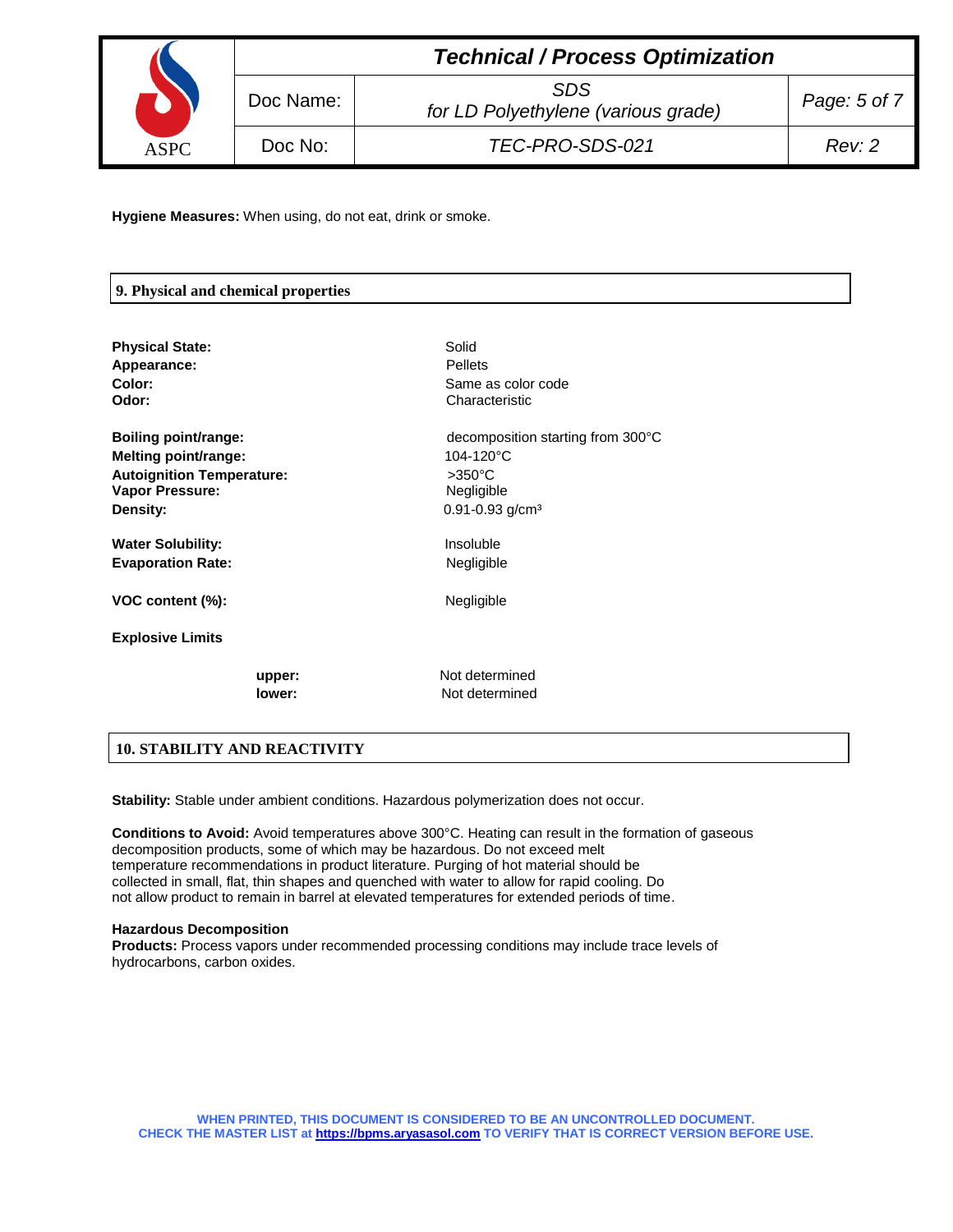|             |           | <b>Technical / Process Optimization</b>           |              |
|-------------|-----------|---------------------------------------------------|--------------|
|             | Doc Name: | <b>SDS</b><br>for LD Polyethylene (various grade) | Page: 6 of 7 |
| <b>ASPC</b> | Doc No:   | TEC-PRO-SDS-021                                   | Rev: 2       |

## **11. TOXICOLOGICAL INFORMATION**

| <b>Special Studies:</b>     | No Information                                                                  |
|-----------------------------|---------------------------------------------------------------------------------|
| Remarks:                    | The toxicological data has been taken from products of similar composition      |
| <b>Primary Irritation:</b>  | Substance does not generally irritate and is only mildly irritating to the skin |
| <b>Subchronic Toxicity:</b> | No information available                                                        |
| LD50/dermal/rabbit:         | >2000 mg/kg                                                                     |
| LD50/oral/rat:              | >5000 mg/kg                                                                     |

# **12. ECOLOGICAL INFORMATION**

**Ecotoxicity Effects:** Ecological damages are not known or expected under normal use. Small particles can have an effect on water and soil organisms.

**Other information:** none.

## **13. DISPOSAL CONSIDERATIONS**

### **Waste from residues / unused products:**

Where possible recycling is preferred to disposal or incineration. Dispose of in accordance with local regulations.

**Contaminated Packaging:** Empty containers should be transported/delivered using a registered waste carrier for local

recycling or waste disposal.

**EWC waste disposal no:** 702 - waste from the manufacture, formulation, supply and use of plastics, synthetic rubber and man-made fibers.

## **14. TRANSPORT INFORMATION**

**Transport Classification:** Not regulated as hazardous for shipment, unless noted below, under current transportation guidelines.